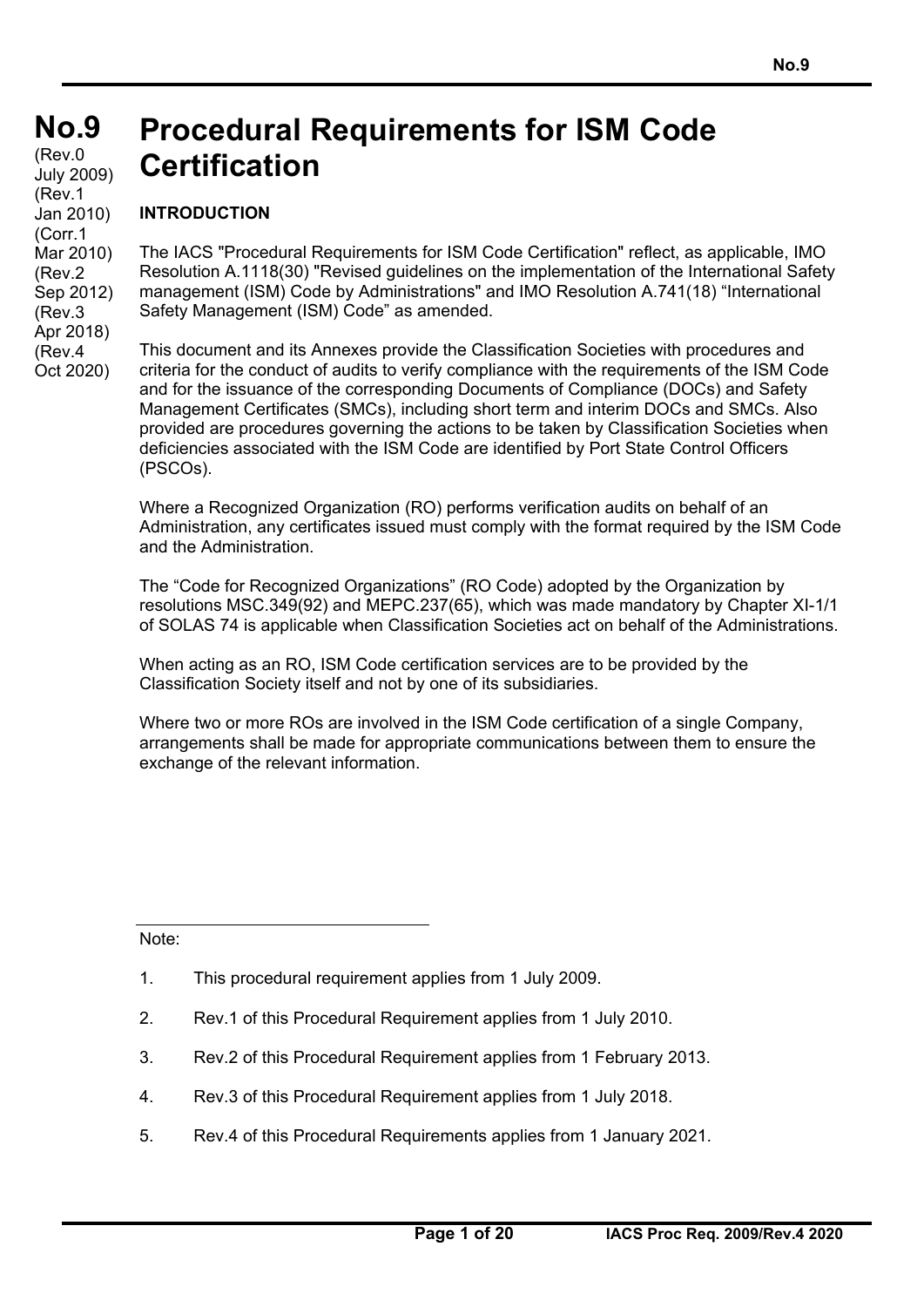## **1.1 Definitions**

1.1.1 "Audit" means a process of systematic and independent verification, through the collection of objective evidence, to determine whether the SMS complies with the requirements of the ISM Code and whether the Safety Management System (SMS) is implemented effectively to achieve the Code's objectives.

1.1.2 "Auditor" means a person trained, qualified and authorised in accordance with IACS Procedural Requirement 10 (PR10) to carry out ISM audits and to conclude whether compliance has been achieved.

1.1.3 "Lead auditor" means an auditor who is authorised to lead a team of two or more auditors.

1.1.4 "Branch Office" means a shore-based location identified by the Company responsible under the ISM Code which may perform safety management system related tasks and is operating under the same SMS of the Company.

1.1.5 "Observation" means a statement of fact made during a safety management audit and substantiated by objective evidence. It may also be a statement made by the auditor referring to a weakness or potential deficiency in the SMS which, if not corrected, may lead to a nonconformity in the future.

1.1.6 "Safety Management Manual" is the documentation used to describe and implement the SMS.

1.1.7 "Technical deficiency" means a defect in, or failure in the operation of, a part of the ship's structure or its machinery, equipment or fittings.

1.1.8 "Non-conformity" means an observed situation where objective evidence indicates the non-fulfilment of a specified requirement.

1.1.9 "Major non-conformity" means an identifiable deviation that poses a serious threat to the safety of personnel or the ship or a serious risk to the environment that requires immediate corrective action or the lack of effective and systematic implementation of a requirement of the ISM Code.

#### **1.2 Scope and Application**

1.2.1 This document establishes basic procedures for:

- (i) the conduct of interim, initial, scheduled and additional shore-based and shipboard audits against the ISM Code;
- (ii) the issue of ISM certificates to Companies and ships and their subsequent endorsement.

1.2.2 This document applies to Classification Societies when they are acting as ROs on behalf of Administrations under the provisions of SOLAS Chapter IX, and, except for paragraph 2.1, to Classification Societies when conducting audits for the issue of voluntary ISM Code Certificates.

1.2.3 This document also establishes basic procedures for ROs to follow when potential failures of the shipboard SMS are identified by Port State Control Officers.

**No.9**  (cont)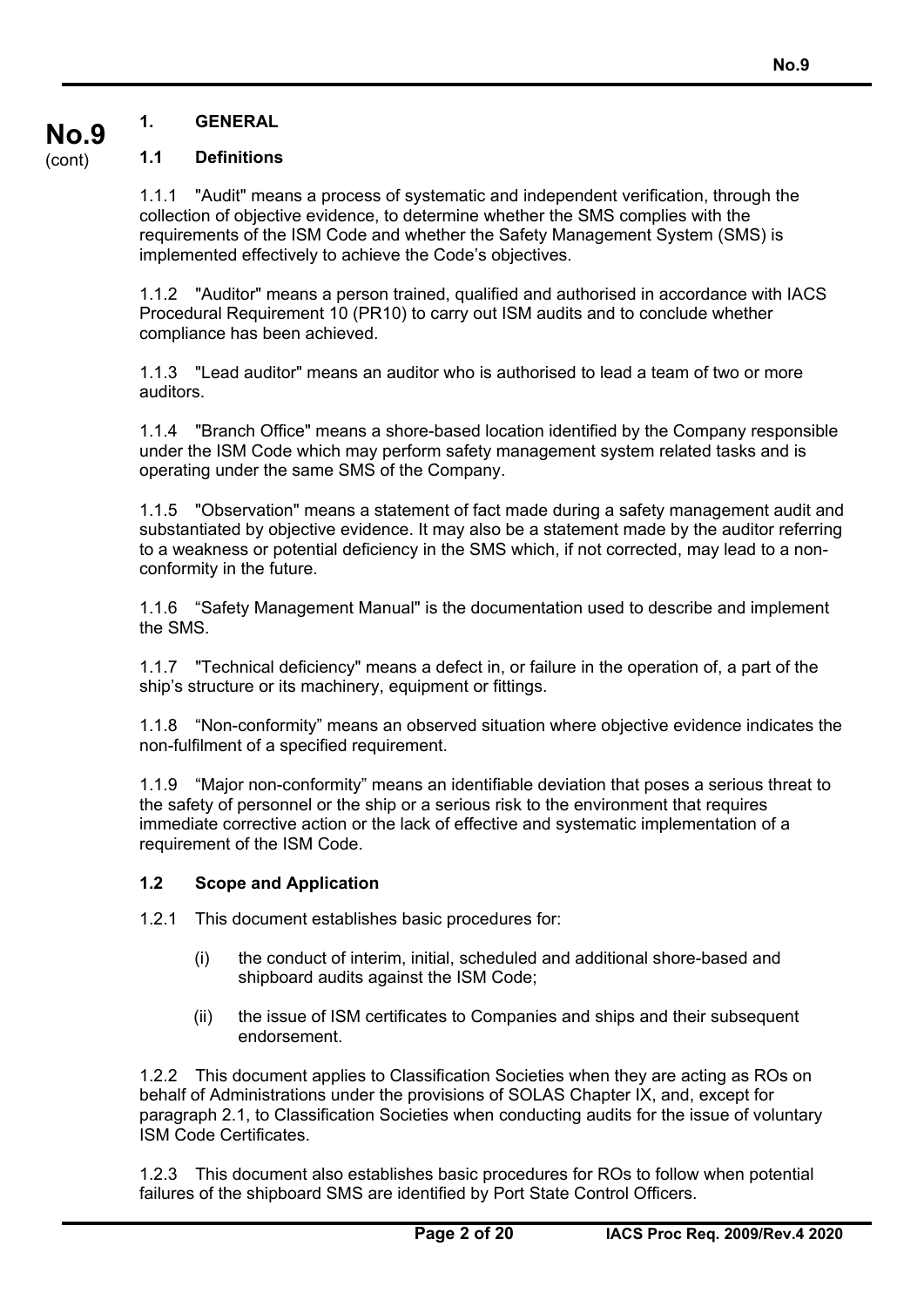#### **No.9 2. VERIFYING COMPLIANCE WITH THE ISM CODE**

#### (cont) **2.1 Responsibilities of the RO**

2.1.1 Criteria for verification of compliance with the requirements of the ISM Code shall be in accordance with the applicable sections of IMO Resolution A.1118(30) "Revised guidelines on the implementation of the International Safety Management I(SM) Code by Administrations" and IMO Resolution A.741(18) "International Safety Management (ISM) Code" as amended.

2.1.2 A RO performing verification of compliance with the ISM Code shall have, within its organisation, competence in relation to:

- (i) the rules and regulations with which Companies must comply;
- (ii) the approval, survey and certification activities relevant to maritime certificates;
- (iii) the terms of reference of the SMS required by the ISM Code;
- (iv) practical experience of ship operations;
- (v) the assessment of management systems.

2.1.3 A RO performing verification of compliance with the provisions of the ISM Code shall ensure that personnel providing ISM-related consultancy services and personnel providing the certification are entirely independent.

2.1.4 Management of ISM Code certification services shall:

- (i) be carried out by those who have practical knowledge of ISM Code certification procedures and practices;
- (ii) ensure that the auditor(s) comply with the requirements relating to education, training, work experience and audit experience specified;
- (iii) ensure that the qualification and experience of auditors are adequate and appropriate for the size and complexity of the Company or ship to be audited.

2.1.5 A RO performing ISM Code certification shall have implemented a documented system for the qualification and continuous updating of the knowledge and competence of personnel who perform verification of compliance with the ISM Code.

This system shall provide for:

- (i) theoretical training covering all the competence requirements specified in PR10 and the application of the procedures governing the certification process;
- (ii) supervised practical training as specified in PR10;
- (iii) the creation and maintenance of records of the theoretical and practical training undertaken by each trainee.

2.1.6 A RO performing ISM Code certification shall have implemented a documented system ensuring that the certification process is performed in accordance with this procedure. This system shall include procedures and instructions for the following: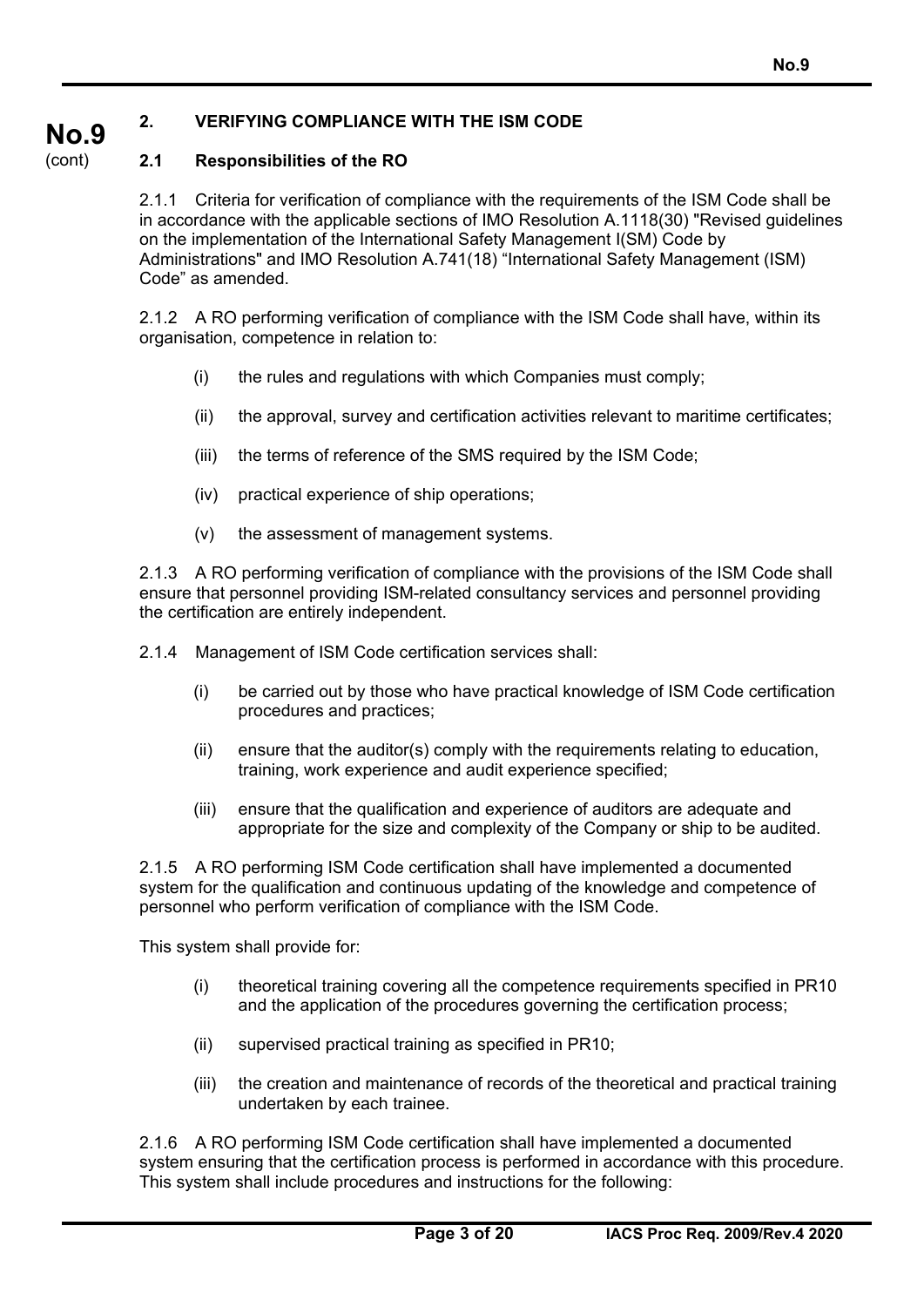- (cont)
- (i) the establishment of contracts for the provision of ISM certification services;
- (ii) the planning, preparation and conduct of ISM audits;
- (iii) the reporting of ISM audits;
- (iv) the issuance of DOCs and SMCs including interim DOCs and interim SMCs;
- (v) the evaluation and follow-up of corrective actions, including action to be taken in response to major non conformities. (Refer to Article 5 of Appendix to IMO Res. A.1118(30) and MSC/Circ.1059/MEPC/Circ.401).

## **2.2 The ability of the SMS to meet safety management objectives**

- 2.2.1 The purpose of an audit is to verify that:
	- (i) the SMS complies with the requirements of the ISM Code;
	- (ii) the SMS is being implemented effectively and in such a way as to ensure that the objectives of the ISM Code are met.

2.2.2 All records having the potential to facilitate verification of compliance with the ISM Code shall be open to scrutiny during an audit. For this purpose, the Company shall provide auditors with statutory and classification records relevant to actions taken by the Company to ensure that compliance with mandatory rules and regulations is maintained. In this regard, records may be examined to substantiate their authenticity and veracity. The Company shall ensure that the auditor has access to statutory and classification records during audits, also when these records are issued by another Classification Society, other RO or the Administration itself.

2.2.3 The audit is based upon a sampling process. Where no non-conformities have been reported, it shall not be assumed that none exists.

## **3. THE CERTIFICATION PROCESS**

## **3.1 Certification Activities**

## **3.1.1 Document of Compliance (DOC)**

3.1.1.1 A DOC shall be issued to a Company following an initial or renewal verification of compliance with the requirements of the ISM Code.

3.1.1.2 The Company shall make available copies of the DOC to each office location and each ship covered by the SMS.

3.1.1.3 On completion of the audit, a DOC with validity not exceeding five (5) years may be issued by the auditor. A certificate of shorter validity may be issued in accordance with RO's procedures and flag State requirements.

## **3.1.2 Safety Management Certificate (SMC)**

3.1.2.1 A SMC shall be issued to a ship following an initial or renewal verification of compliance with the requirements of the ISM Code.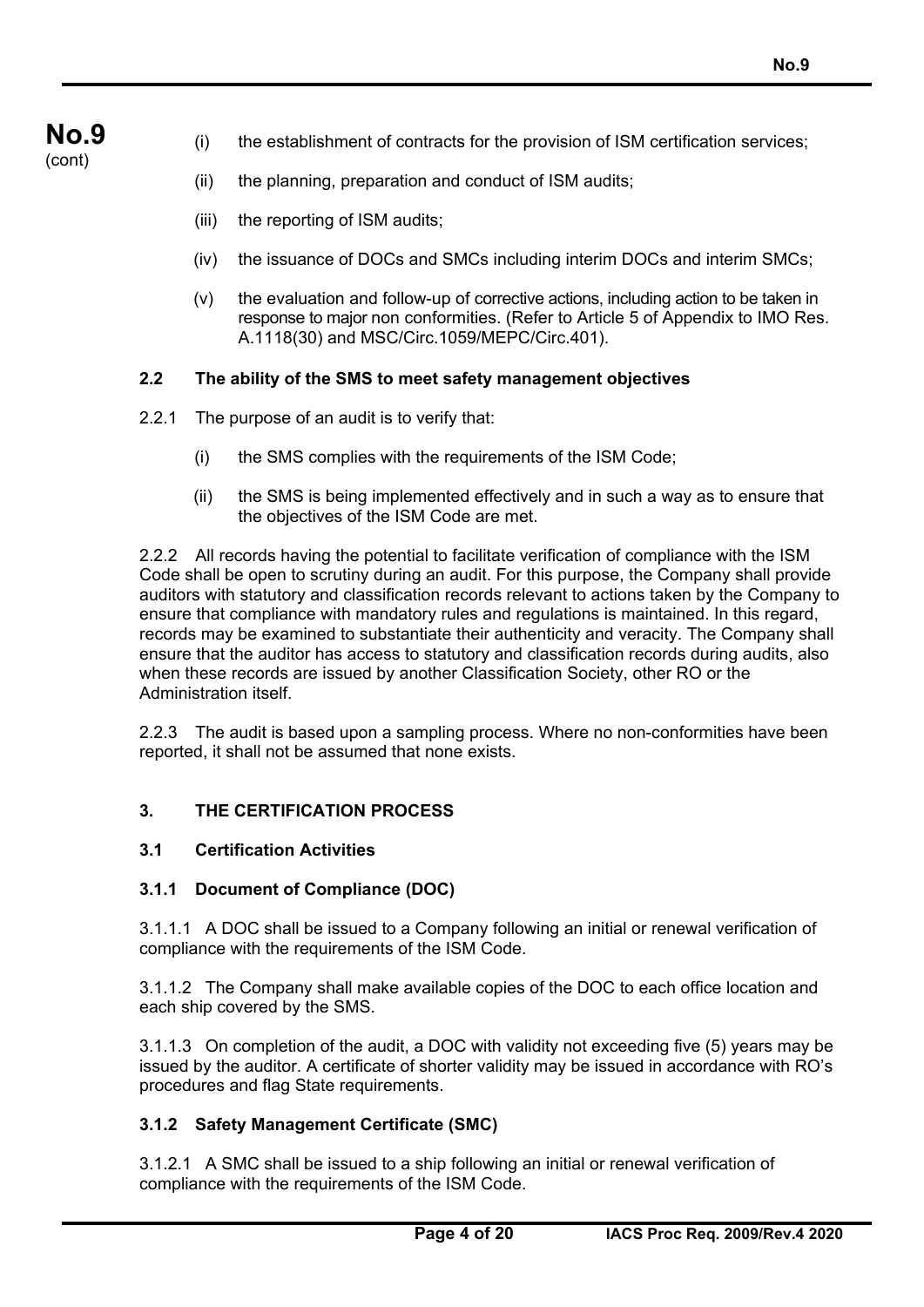**No.9**  (cont) 3.1.2.2 A copy of the SMC shall be available at the Company's Head Office.

- 3.1.2.3 The issue of a SMC is conditional upon:
	- (i) the existence of a DOC (not interim), valid for that type of ship;
	- (ii) the maintenance of compliance with the requirements of a Classification Society which meets the requirements of RO Code, as may be amended, or with the national regulatory requirements of a flag State which provide an equivalent level of safety; and
	- (iii) the maintenance of valid statutory certificates.

3.1.2.4 On completion of the audit, an SMC with validity not exceeding five (5) years may be issued by the auditor. A certificate of shorter validity may be issued in accordance with RO procedures and flag State requirements.

## **3.2 Interim and initial verification**

3.2.1 Interim verification for the issue of an interim DOC to a Company and an interim SMC for a ship is carried out as described in ISM Code Section 14. The interim verification for issuance of an interim DOC includes a review of the safety management system documentation.

- 3.2.2 Initial verification for the issue of a DOC to a Company consists of the following steps:
	- (i) A satisfactory review of any changes made to the documented SMS since the interim DOC was issued;
	- (ii) Verification of the effective functioning of the SMS, including objective evidence that the Company's SMS has been in operation for at least three (3) months on board at least one ship of each type operated by the Company. The objective evidence shall include records from the internal audits performed by the Company ashore and on board and the statutory and classification records for at least one ship of each type operated by the Company.
- 3.2.3 The initial verification for issuing a SMC to a ship consists of the following steps:
	- (i) Verification that the Company holds a valid DOC applicable to the ship type and that the other provisions of paragraph 3.1.2.3 are complied with. Only after onboard confirmation of the existence of a valid DOC can the verification proceed;
	- (ii) Verification of the effective functioning of the SMS, including objective evidence that the SMS has been in operation for at least three (3) months on board the ship. The objective evidence shall also include records of the internal audits performed by the Company.

#### **3.3 Annual verification or renewal of the Document of Compliance**

- 3.3.1 The purpose of these audits is, inter alia, to verify:
	- (i) the effective functioning of the SMS;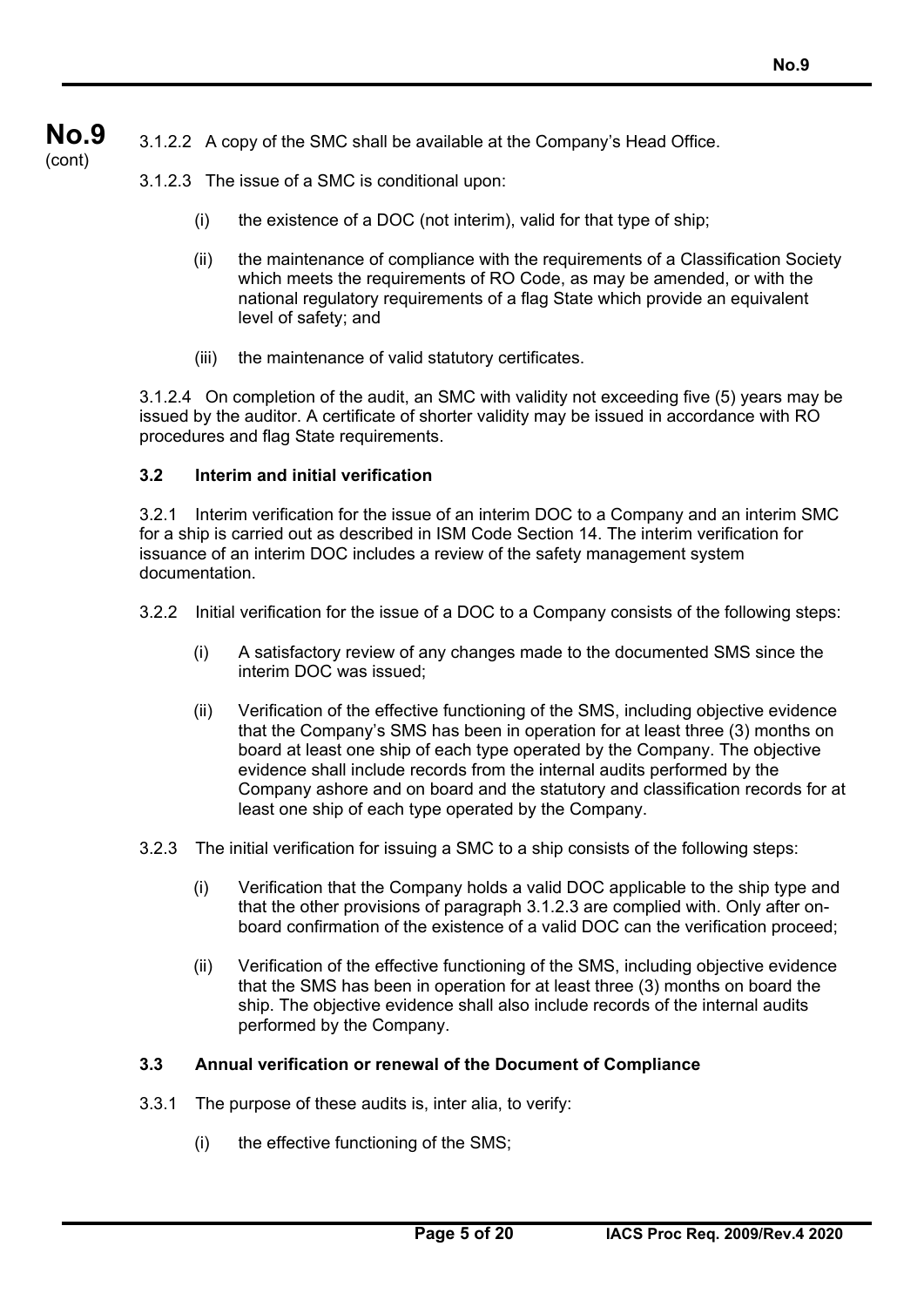- **No.9**  (cont)
- (ii) that any modifications made to the SMS comply with the requirements of the ISM Code;
- (iii) that corrective action has been implemented;
- (iv) that statutory and classification certificates are valid and that no surveys are overdue.

3.3.2 The statutory and classification certification for at least one ship of each type identified on the DOC shall be verified.

#### **3.4 Intermediate verification or renewal of Safety Management Certificates**

- 3.4.1 The purpose of these audits is, inter alia, to verify:
	- (i) the effective functioning of the SMS;
	- (ii) that any modifications made to the SMS comply with the requirements of the ISM Code;
	- (iii) that corrective action has been implemented;
	- (iv) that statutory and classification certificates are valid and that no surveys are overdue.

## **3.5 Preparing the audit**

3.5.1 The auditor(s) in co-operation with the Company or Ship shall produce an audit plan.

3.5.2 The audit plan shall be designed to be flexible in order to permit changes in emphasis based on information gathered during the audit, and to permit the effective use of resources. This plan shall be communicated to all those involved in the audit.

The audit plan shall include:

- (i) identification of the individuals or organizational units having significant direct responsibilities within the SMS;
- (ii) identification of the auditor(s) and Company representative(s);
- (iii) the language of the audit;
- (iv) the date and place where the audit is to be conducted;
- (v) the schedule of meetings to be held with Company's management.

3.5.3 Initial, intermediate and renewal shipboard verification audits shall be performed only under normal operating conditions, e.g. when the ship is not in dry dock or laid up. Interim audits may be conducted in circumstances other than normal operating conditions, provided that the ship is fully manned in accordance with its Safe Manning Certificate.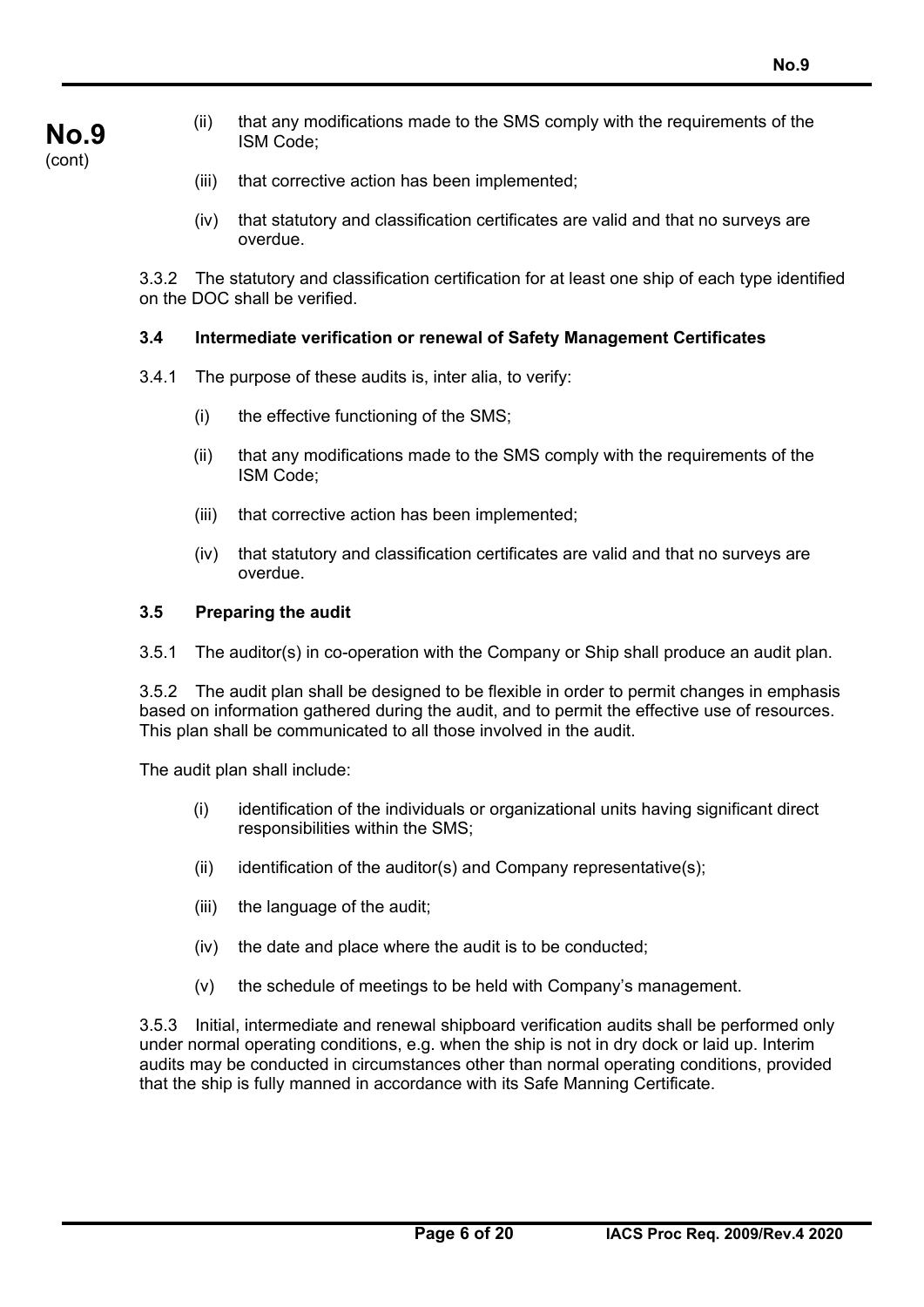## **3.6 Executing the audit**

(cont)

**No.9** 

3.6.1 All scheduled, routine DOC and SMC audits (initial, intermediate, annual and renewal) shall be fully scoped audits covering all elements of the ISM code and all aspects of the management of shipboard safety and pollution prevention.

3.6.2 The audit shall begin with an opening meeting, the purpose of which is to:

- (i) introduce the auditor(s) to the Company's or shipboard management;
- (ii) explain the scope and objective of the audit;
- (iii) provide a short summary of the methods and procedures to be used to conduct the audit;
- (iv) establish the official communication links between the auditor(s) and the Company or shipboard personnel;
- (v) confirm that the resources, documentation and facilities needed to perform the audit are available;
- (vi) confirm the time and date of the closing meeting and any possible interim meetings.

3.6.3 Working documents used to facilitate the audit and to document the results may include:

- (i) checklists used for evaluating SMS elements, and
- (ii) forms for reporting observations and documenting supporting evidence.

Working documents shall not restrict additional activities or investigations that may become necessary as a result of information gathered during the audit.

3.6.4 Consideration shall be given to the limitations that may be placed on the auditor's ability to gather information and collect objective evidence when audits are carried out during the hours of darkness or other similarly restrictive operational conditions.

When the activities are planned to be carried out under any restrictive operational conditions the auditor's ability to gather information is not to be impaired. In cases where it is not possible to complete the audit due to such limitations, audit plan may be changed as necessary to complete the audit when such limitations will be absent.

3.6.5 The auditor shall take into account any changes made to the SMS since the last external audit carried out.

3.6.6 The auditor(s) shall assess the SMS on the basis of the documentation presented by the Company and objective evidence of its effective implementation. Such evidence shall be collected through interviews, review of documentation and records, observation of activities and examination of the condition and operation of the ship and its equipment and technical systems.

3.6.7 Annual and renewal audits of the Company may include a review of non-conformities reported in relation to previous internal and external Company and shipboard audits. The auditor shall select a sample of the reported non-conformities and audit the Company's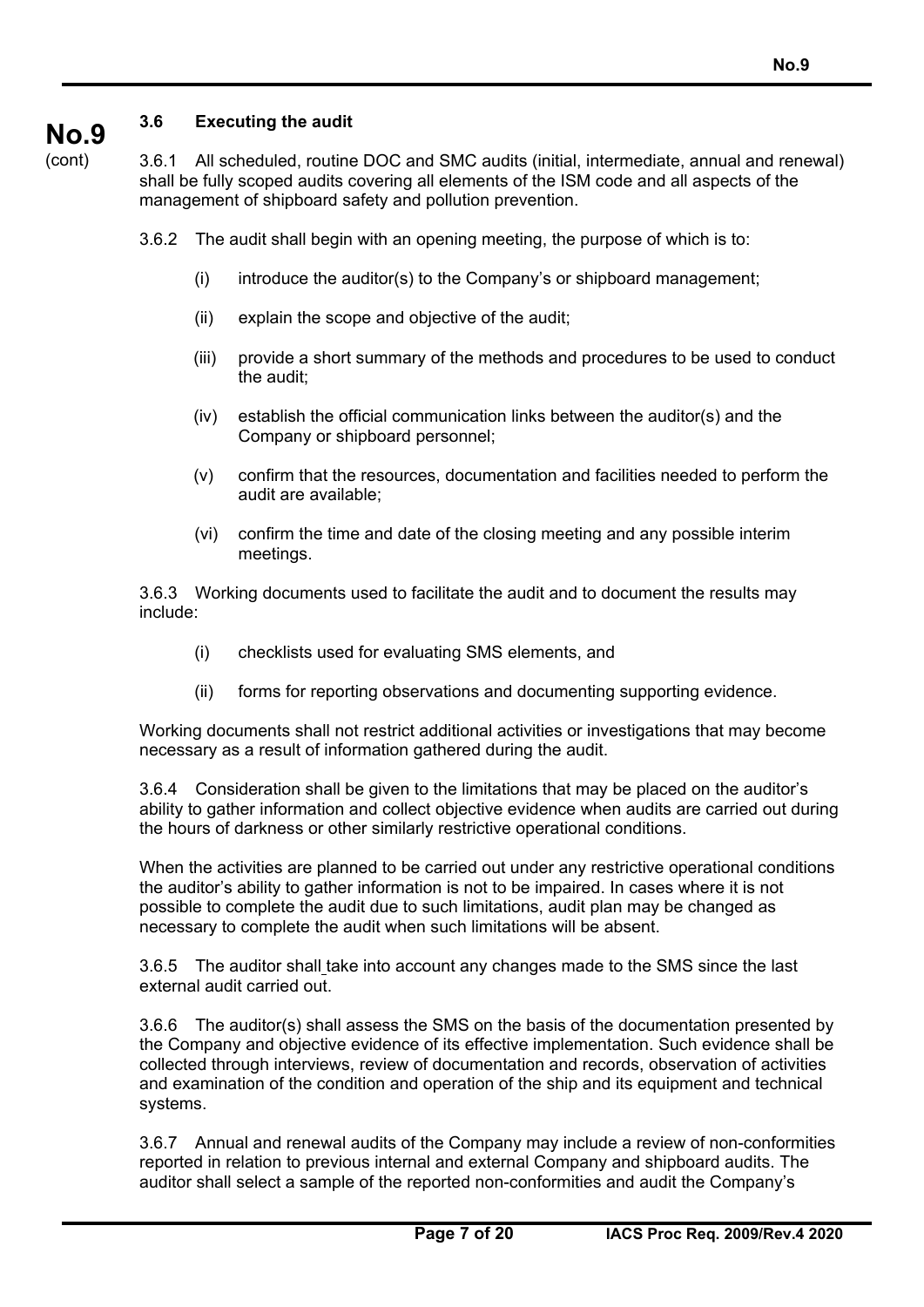**No.9**  (cont) requirements of sections 9 and 12 of the ISM Code.

3.6.8 When auditing a Company managing ships classed by another society, or for which the Administration or another RO performs the statutory surveys, the auditor shall review the statutory and classification survey records for at least one ship of each ship type to which the DOC is to apply. These records shall be made available at the Company's office (refer to 2.2.2).

3.6.9 When auditing a ship, as a part of the audit process the auditor shall review the statutory and classification survey records (refer to 2.2.2).

3.6.10 The auditor is entitled to acquire information from other Classification Societies, ROs or the Administration, in order to check the veracity of the information presented to the auditor by the Company (refer to 2.2.2).

3.6.11 During shipboard audits, the auditor shall visit the deck, engine, bridge and accommodation areas, the purpose of which is to:

- i) gain an overall impression of housekeeping and the condition of the ship and equipment
- ii) observe shipboard operations being conducted
- iii) observe emergency drills as appropriate
- iv) conduct interviews with ship's crew as appropriate.

Where weather conditions prevent safe access to certain areas this shall be documented in the report.

3.6.12 Audit findings shall be documented in a clear, concise manner and supported by objective evidence. These shall be reviewed by the auditor(s) in order to determine which are to be reported as major non-conformities, non-conformities, or observations.

3.6.13 At the end of the audit, prior to preparing the audit report, the auditor(s) shall hold a meeting with the senior management of the Company or ship and those responsible for the functions concerned. The purpose of the meeting is to present major non-conformities, nonconformities and observations to the Company or shipboard management in such a manner that they clearly understand the results of the audit.

## **3.7 Audit report**

3.7.1 The audit report shall be prepared by the lead auditor, based on information gathered by and discussed with the audit team members. It must be accurate and complete, reflect the content of the audit and shall include the following items:

- (i) the date of completion of the audit;
- (ii) the scope and objectives of the audit;
- (iii) auditor(s)
- (iv) all major non-conformities, non-conformities, and observations.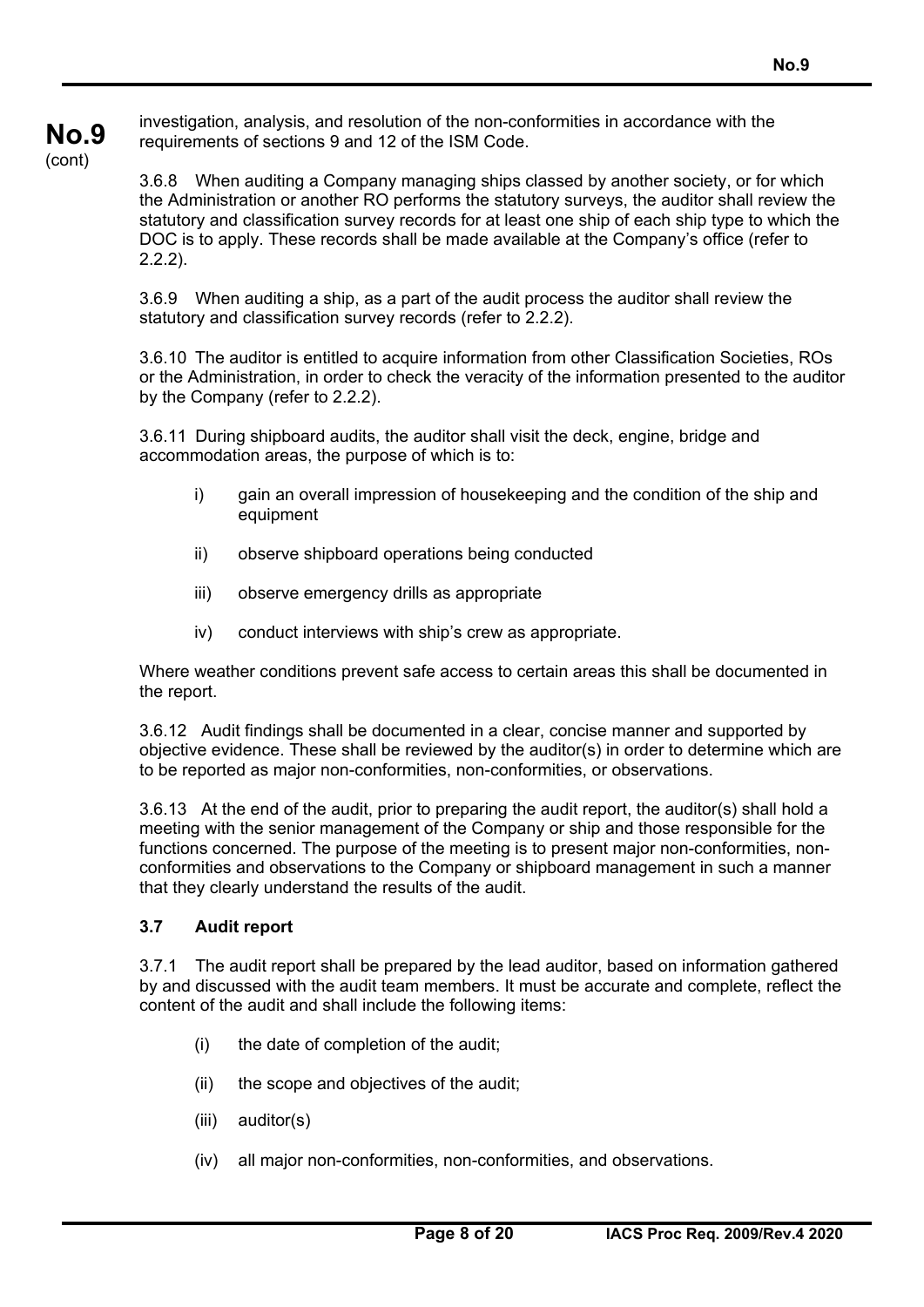## (v) Audit Plan

**No.9** 

(cont)

3.7.2 The audit report shall be made available to the Company or ship as applicable.

3.7.3 The Company shall maintain reports and records of all audits performed both ashore and on board its ships (refer to 2.2.2).

## **3.8 Corrective Action Follow-up**

3.8.1 The non-conformity report (NCR) shall state clearly the act or situation identified as non-compliant with the Company's SMS or the ISM Code.

3.8.2 The content of the non-conformity report shall be complete and concise and written in such a manner as to be easily understood. Clarity shall not be sacrificed for the sake of brevity.

3.8.3 When writing NCRs auditors shall, whenever possible, include a reference to the applicable requirement of the Company's SMS, and when necessary for the sake of clarity, restate the requirement.

3.8.4 NCRs shall include a reference to the relevant clause or sub-clause of the ISM Code.

3.8.5 A DOC or SMC may be issued, endorsed or renewed before all identified nonconformities have been closed out provided that a schedule has been agreed between the Company and the auditor(s) for the implementation of the necessary corrective actions.

3.8.6 Additional audit(s) may be necessary to confirm the validity of a DOC and/or SMC depending on the nature of any non-conformities identified. The Company is responsible for applying for any follow-up audit required by the auditor.

3.8.7 The Company is responsible for formulating and implementing corrective actions for any non-conformity identified by the auditor(s). A corrective action plan shall be submitted to the auditor within an agreed time period. An acceptable corrective action plan shall include actions for correcting the non-compliance, its cause analysis and actions to prevent recurrence. A schedule not exceeding three (3) months from the date of completion of the audit shall be agreed for the implementation of the corrective actions. The effectiveness of the corrective actions shall be verified not later than the next scheduled audit (annual, intermediate, renewal) and may be verified at an additional audit if performed after the agreed schedule for implementation of the corrective action.

3.8.8 The review of the Company's responses to non-conformities described in paragraph 3.6.7 is applicable only to non-conformities that are not considered to be major.

3.8.9 Failure to implement the agreed Corrective Action may be treated as grounds for invalidation of the DOC or SMC.

#### **3.9 Company responsibilities pertaining to safety management audits**

3.9.1 The verification of compliance with the requirements of the ISM Code does not relieve the Company, management, officers or seafarers of their obligation to comply with national and international legislation related to safety and protection of the environment.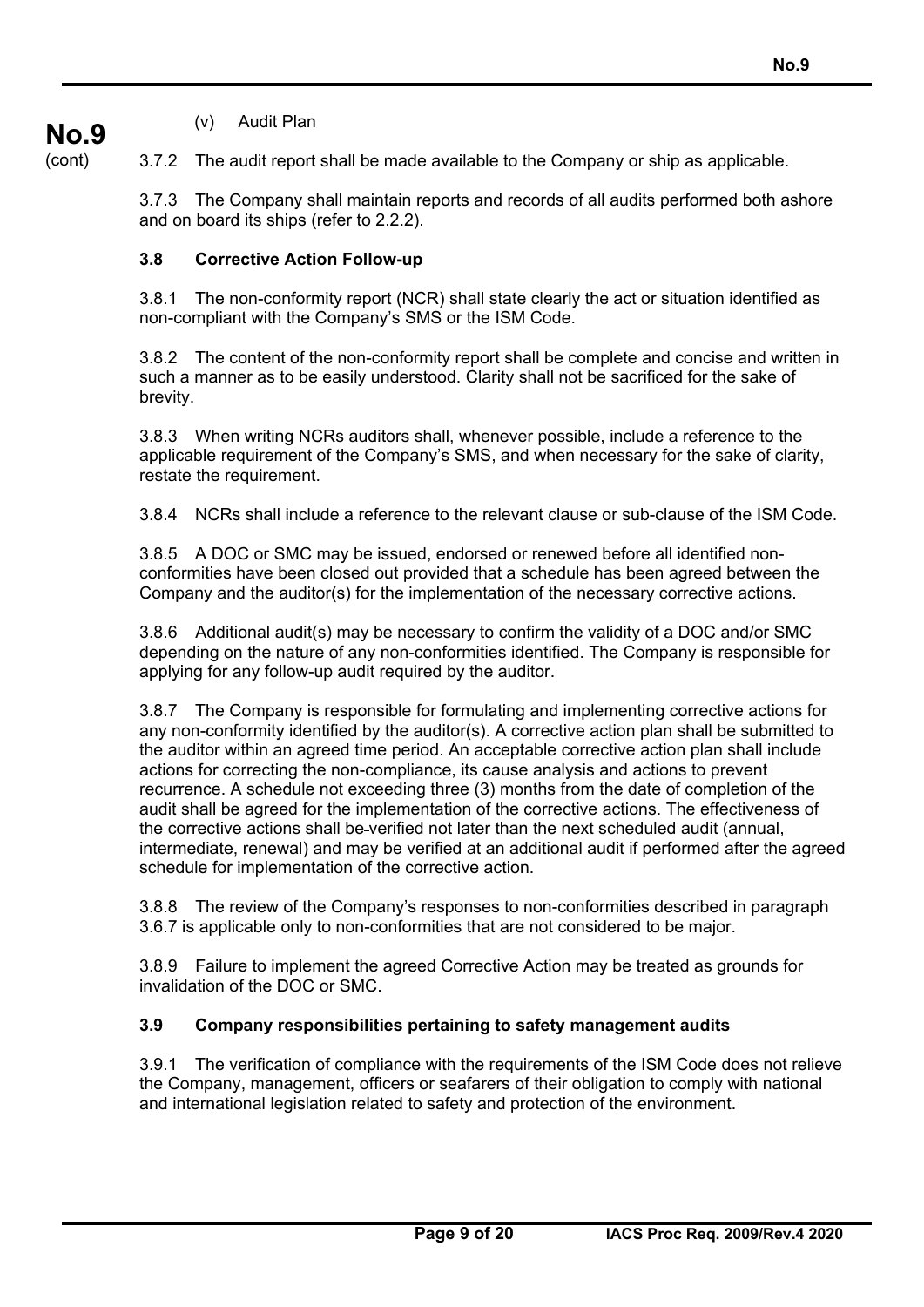3.9.2 The Company is responsible for:

**No.9**  (cont)

- (i) informing relevant employees or organizational units about the objectives and scope of the audit;
- (ii) appointing responsible members of staff to accompany the auditor(s);
- (iii) providing the resources needed by the auditor(s) to ensure an effective and efficient verification process;
- $(iv)$  providing access and objective evidence as requested by the auditor(s);
- $(v)$  co-operating with the auditor(s) to ensure that the audit objectives are achieved;
- (vi) informing the RO about significant changes to the SMS, which may need an additional audit by the RO. These include major restructuring of the system (for example, the establishment of Branch Offices) and changes in the operations that introduce new hazards;
- (vii) requesting additional audit, when required.

## **3.10 Responsibilities of the audit team**

- 3.10.1 The auditor is responsible for:
	- (i) planning and carrying out assigned responsibilities effectively and efficiently;
	- (ii) complying with the applicable requirements and other appropriate directives;
	- (iii) reporting any major obstacles encountered in performing the audit;
	- (iv) organising specialist technical assistance required to fulfil the competence requirements of the audit when necessary;
	- (v) clearly communicating non-conformities and observations to the Company or shipboard management immediately;
	- (vi) reporting the full audit results clearly, conclusively and without undue delay;
	- (vii) making the audit report available to the Company or shipboard management;
	- (viii) verifying the effectiveness of corrective actions taken by the Company.

3.10.2 Documents and information pertaining to the certification shall be treated in confidence.

3.10.3 An ISM auditor identifying a technical deficiency deemed to present a serious threat to safety or the environment or that requires attention by the responsible Classification Society or the Administration shall:

(i) establish if the Company has taken appropriate action to correct the technical deficiency. In every case the auditor shall establish that such technical deficiencies have been reported to the responsible Classification Society or Administration;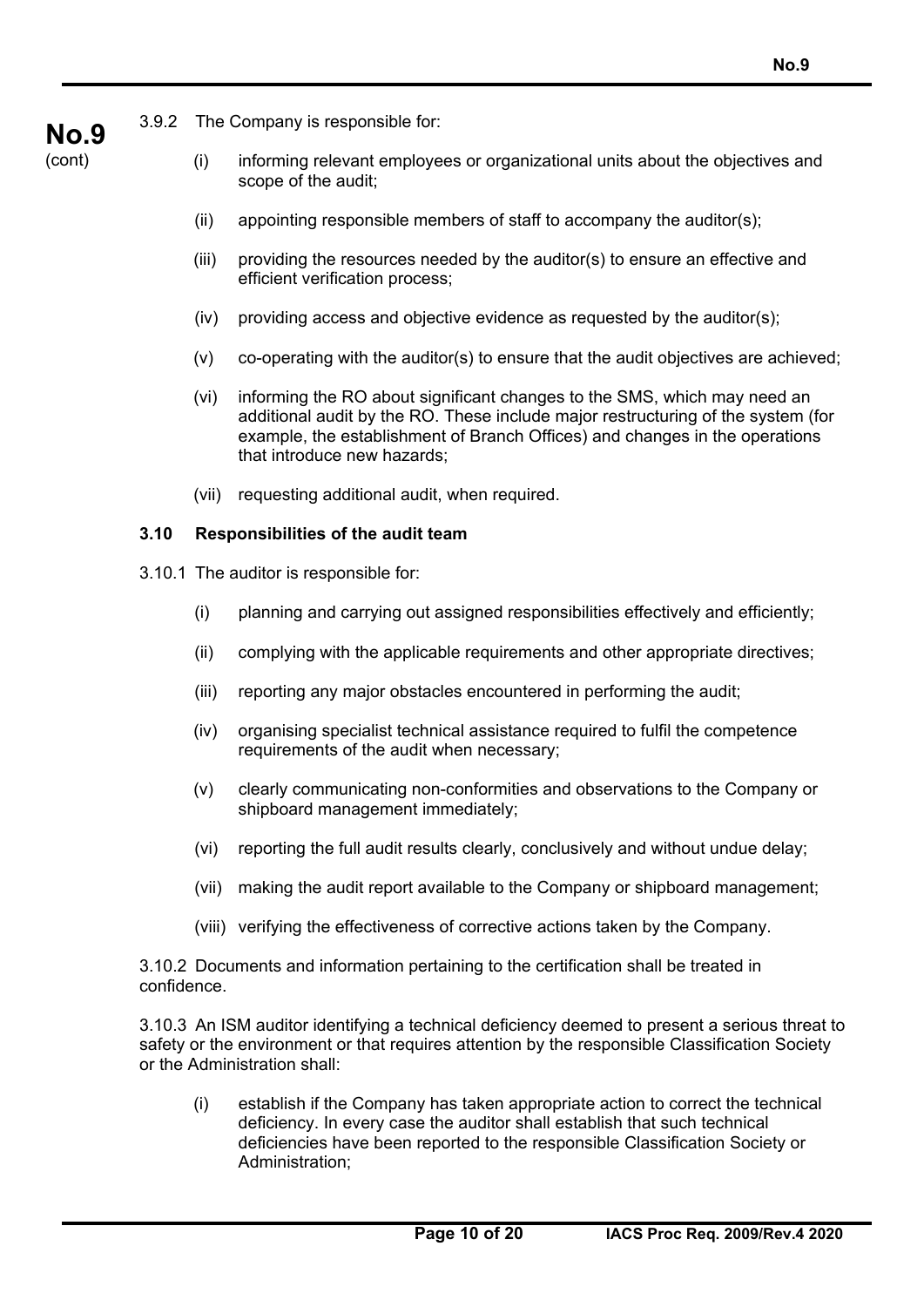(ii) establish whether the technical deficiency constitutes or is symptomatic of a major non-conformity and, if so, follow the requirements of section 3.11.

## **3.11 Response to Major non-conformities**

**No.9**  (cont)

> 3.11.1 A major non-conformity raised on a ship must be downgraded before the ship can sail. Downgrading may take place only after verifiable action has been taken to remove any serious threats to personnel, the ship or the environment. An acceptable plan for implementation not exceeding three (3) months shall be agreed for completion of the necessary corrective actions.

3.11.2 Following the downgrading of a major non-conformity raised on a ship, at least one additional audit should be carried out on a ship within the time frame indicated in the agreed corrective action plan to verify that effective actions have been implemented (refer to IMO Circular MSC/Circ.1059). In addition to the additional audit on a ship, an additional audit of the Company's shore-based operations may also be carried out if the auditor deems it necessary.

Following the downgrading of a major non-conformity raised during DOC audit, at least one additional audit of the Company's shore-based operations should be carried out within the time frame indicated in the agreed corrective action plan to verify that effective actions have been implemented.

3.11.3 If an audit is carried out later than the specified time window a major non-conformity shall be raised.

3.11.4 Where a major non-conformity has been raised because a DOC audit has not taken place within the specified time, the associated SMCs continue to remain in place without any additional verification provided that no other major non-conformity remains unresolved.

3.11.5 All major non-conformities, including those that are downgraded before the completion of the audit, shall be reported to the corresponding Administrations as follows:

- (i) Major non-conformities identified during office audits shall be reported to all Administrations on whose behalf DOCs have been issued and by which the RO is authorised.
- (ii) Major non-conformities identified during shipboard audits shall be reported only to the Administration of the ship concerned.

3.11.6 Where the corresponding DOC has been issued by a RO, major non-conformities identified during shipboard audits shall be reported to that RO.

3.11.7 A Certificate cannot be issued, endorsed, renewed or extended before any major nonconformity has been downgraded.

#### **3.12 Withdrawal of Certification**

3.12.1 The Company shall be required to notify the affected ships immediately its DOC is withdrawn.

3.12.2 A Company whose Document of Compliance has been withdrawn shall not be issued with an Interim Document of Compliance. Furthermore, a new Document of Compliance shall not be issued unless an initial verification has been carried out. The expiry date of the new Document of Compliance shall be the same as that of the withdrawn document.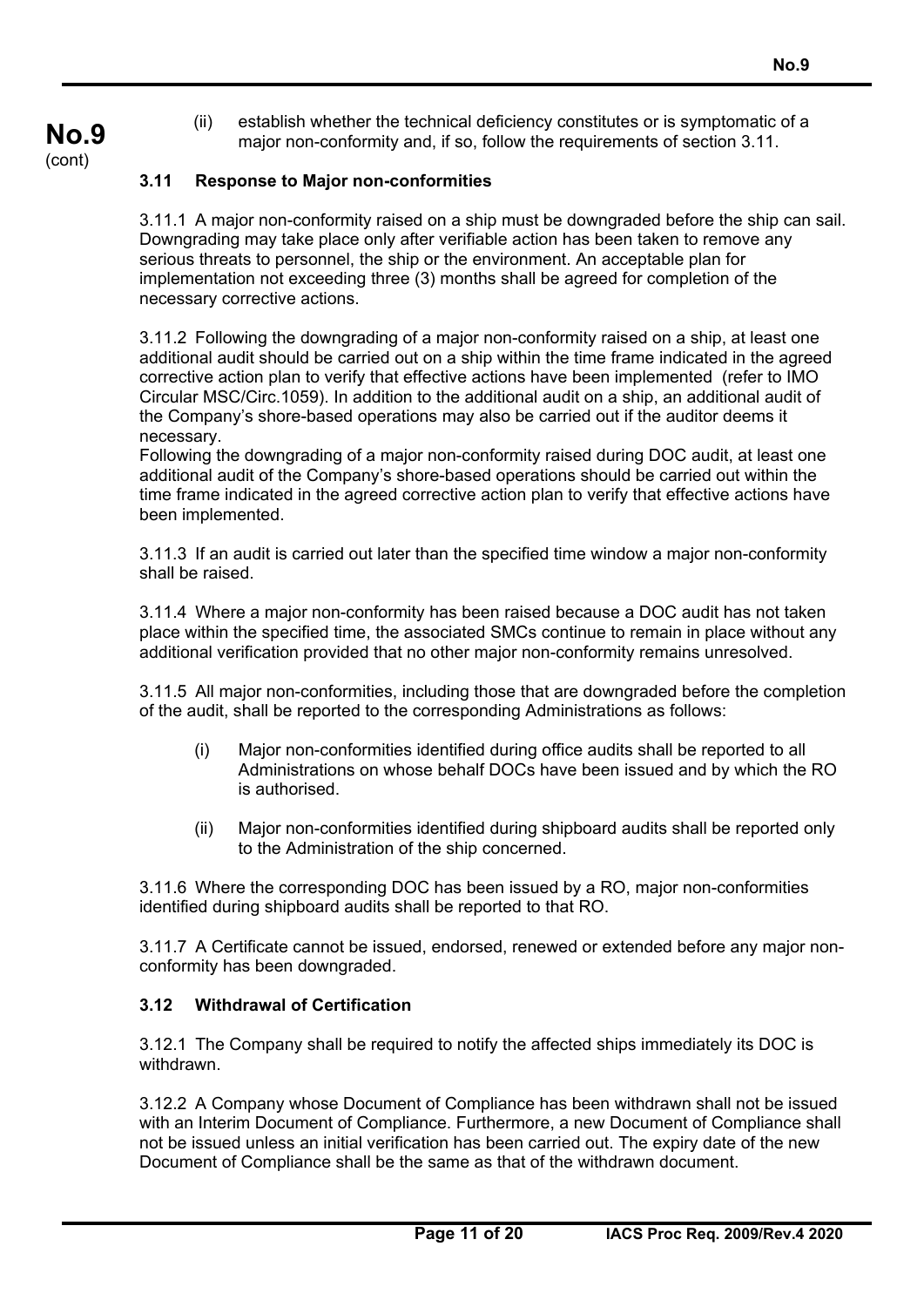# **No.9**

(cont)

3.12.3 Where the associated Safety Management Certificates are withdrawn as a result of the withdrawal of Document of Compliance caused by a major non-conformity, new Safety Management Certificates shall not be issued unless the Document of Compliance has been reinstated and a verification to the scope of an initial verification has been carried out on board a representative sample of the ships. At least one ship of each type operated by the Company shall be verified.

3.12.4 An Interim Safety Management Certificate shall not be issued to a ship from which the Safety Management Certificate has been withdrawn as a result of a major non-conformity. Furthermore, a new Safety Management Certificate shall not be issued unless an initial verification has been carried out on board the ship. In addition, depending on the nature of the major non-conformity raised against the Safety Management System implemented on board the ship, the validity of the Document of Compliance may also need to be verified by an audit, equivalent in scope to an annual audit, prior to the issue of the Safety Management Certificate. The new Safety Management Certificate shall have the same expiry date as the withdrawn certificate.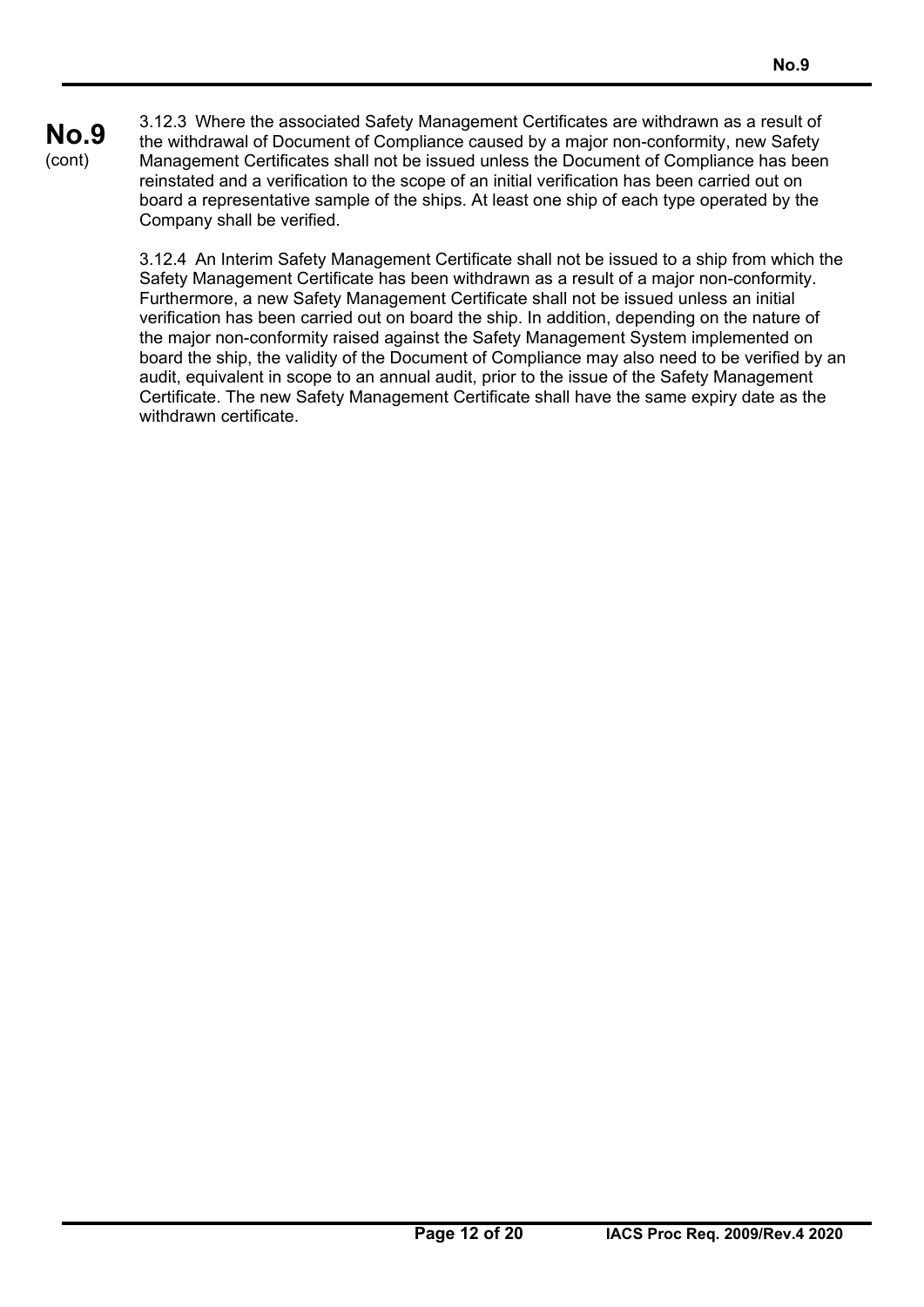**No.9**  (cont)

#### **COMPANY BRANCH OFFICE VERIFICATION**

#### **1 General**

1) Where a Company assigns SMS responsibilities to Branch Offices, the verification shall include a representative sample of those offices. The sample selected shall be sufficient to ensure that all elements of the SMS and all requirements of the ISM Code can be assessed.

2) The audit of each Branch Office shall address each requirement of the ISM Code relevant to that office.

3) The Company shall have performed internal audits of all Branch Offices and relevant records shall be made available to the auditors.

4) Where the Company assigns SMS responsibilities to Branch Offices, the list of Branch Offices shall be indicated in an attachment to the DOC.

#### **2 Initial DOC audit**

1) Where the same activities are performed by all Branch Offices, the number of Branch Offices to be verified is:

- a. two if the total number of Branch Offices is two or three;
- b. three if the total number of Branch Offices is from four to six; and
- c. to be agreed if the total number of Branch Offices is more than six.

2) Where different activities are performed by Branch Offices, the number of Branch Offices performing the same activities to be verified is:

- a. two if the total number of Branch Offices performing the same activities is two or three;
- b. three if the total number of Branch Offices performing the same activities is from four to six; and
- c. to be agreed if the total number of Branch Offices performing the same activities is more than six.

3) Notwithstanding the above, if a Company nominates an office as its Head Office then it must be audited as part of the initial verification.

#### **3 Annual DOC audit**

1) Annual audit shall ensure that all Branch Offices are visited during the period of validity of the DOC. The audit of the Branch Offices shall be agreed with the Company. The frequency of Branch Office audits shall be determined based on the nature and extent of the activities undertaken by each Branch Office.

2) If an additional Branch Office is included by the Company in its SMS during the period of validity of the DOC, it shall be verified no later than at the next scheduled audit at which time the additional Branch Office shall be added to the list of Branch Offices.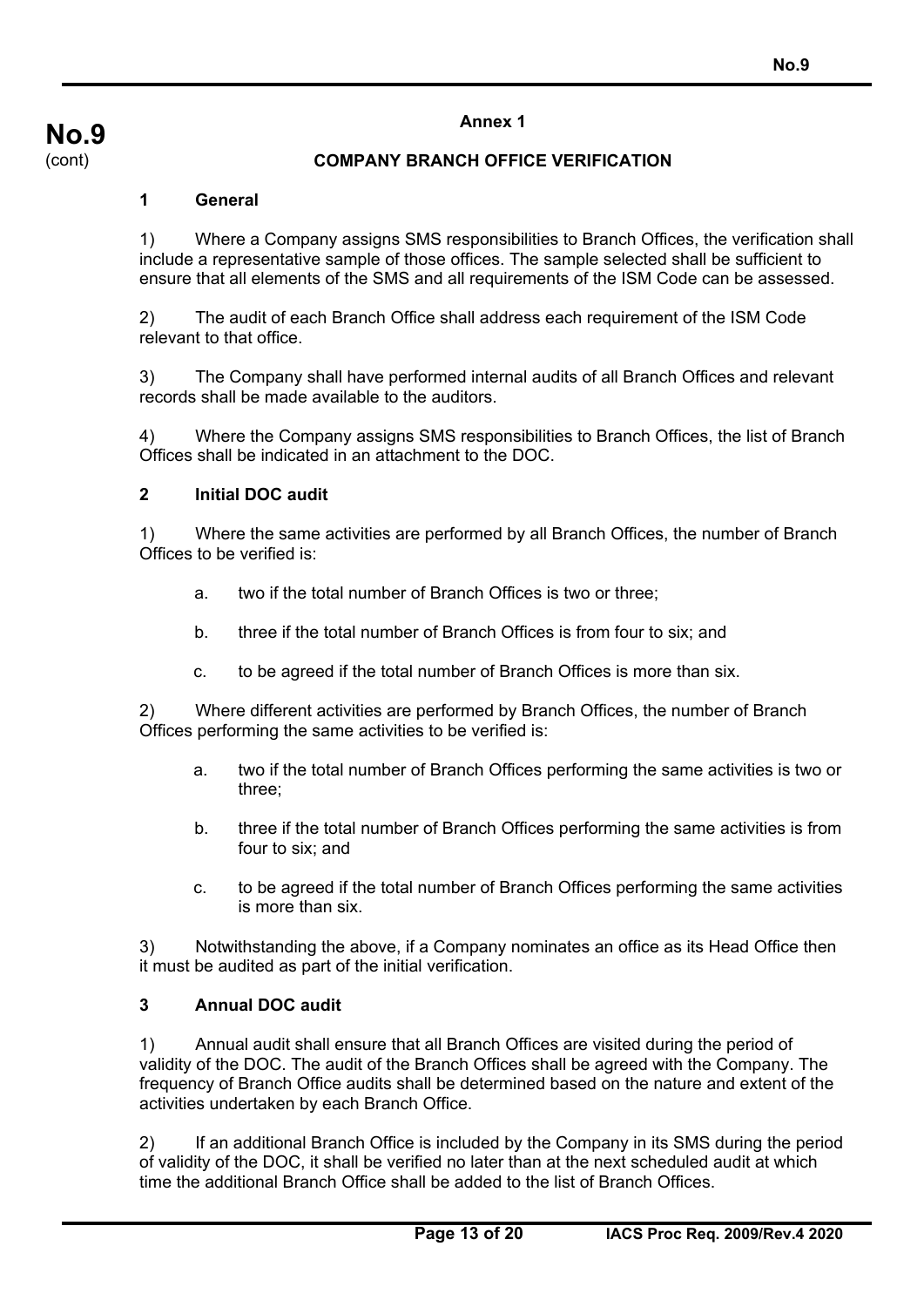## **COMMUNICATIONS WITH FLAG STATES AND BETWEEN ROs**

1) To ensure that the requirements of SOLAS Chapter I Regulation 6(d), SOLAS Chapter IX, IMO Resolution A.1118(30) and Resolution A.741(18) as amended are fulfilled, the following communication procedures must be followed when a DOC or SMC become invalid according to paragraph 3.11.

2) When a certificate is invalidated, the issuing RO shall without undue delay but not later than within 5 working days, from the decision to invalidate, inform the flag State and other ROs using the form "Notification of Invalidation of ISM Certification" attached to this document as Annex 7 or by other means including the same information.

3) The communication shall be limited to the identity of the ship, the Company, the substance of the major non-conformity and the date of audit.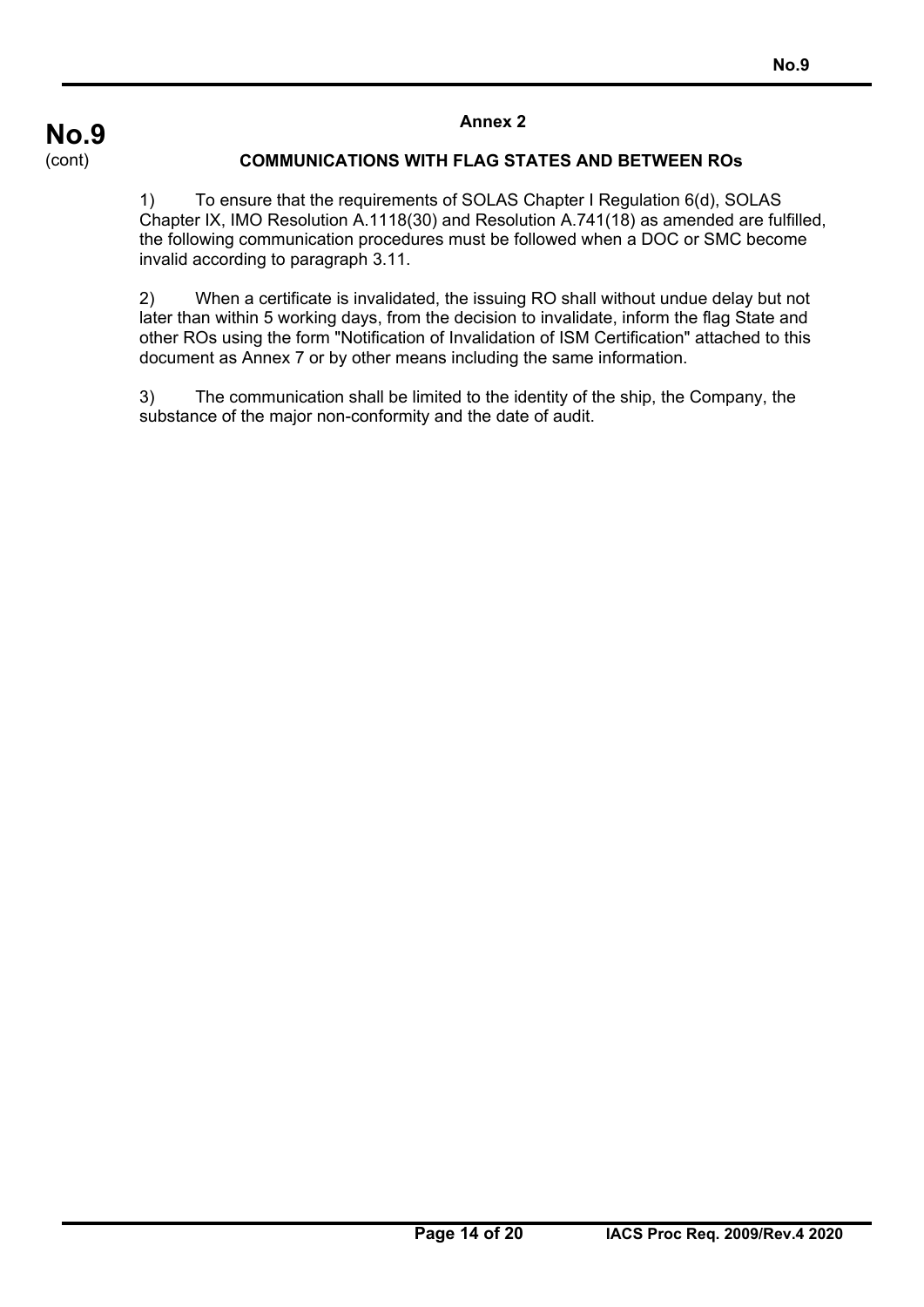## **PORT STATE CONTROL**

1) When attending a ship as a result of a Port State Control action, the RO that issued the SMC shall consider the objective evidence presented by the PSCO.

2) Where the auditor considers that the evidence indicates the presence of a major nonconformity, the major non-conformity shall be documented in the usual way, the Company shall be notified immediately and the auditor shall proceed as indicated in paragraph 3.11.

3) In the absence of any specific instructions to the contrary, the scope of any additional audit carried out following the detention of a ship that holds an interim SMC shall include, as a minimum, the deficiencies identified by PSCO. Implementation will be verified to the extent that the available evidence permits.

4) In cases where the PSCO alleges that there is evidence of a major non-conformity, and the auditor of the SMC-issuing RO considers that there is not, the PSCO, under the authority vested in the officer by the authorities of the port, will decide what further action is to be taken.

5) If the auditor of the SMC-issuing RO disagrees with the actions taken by the PSCO, the auditor is to provide the PSCO with a written explanation of the disagreement and inform the flag State.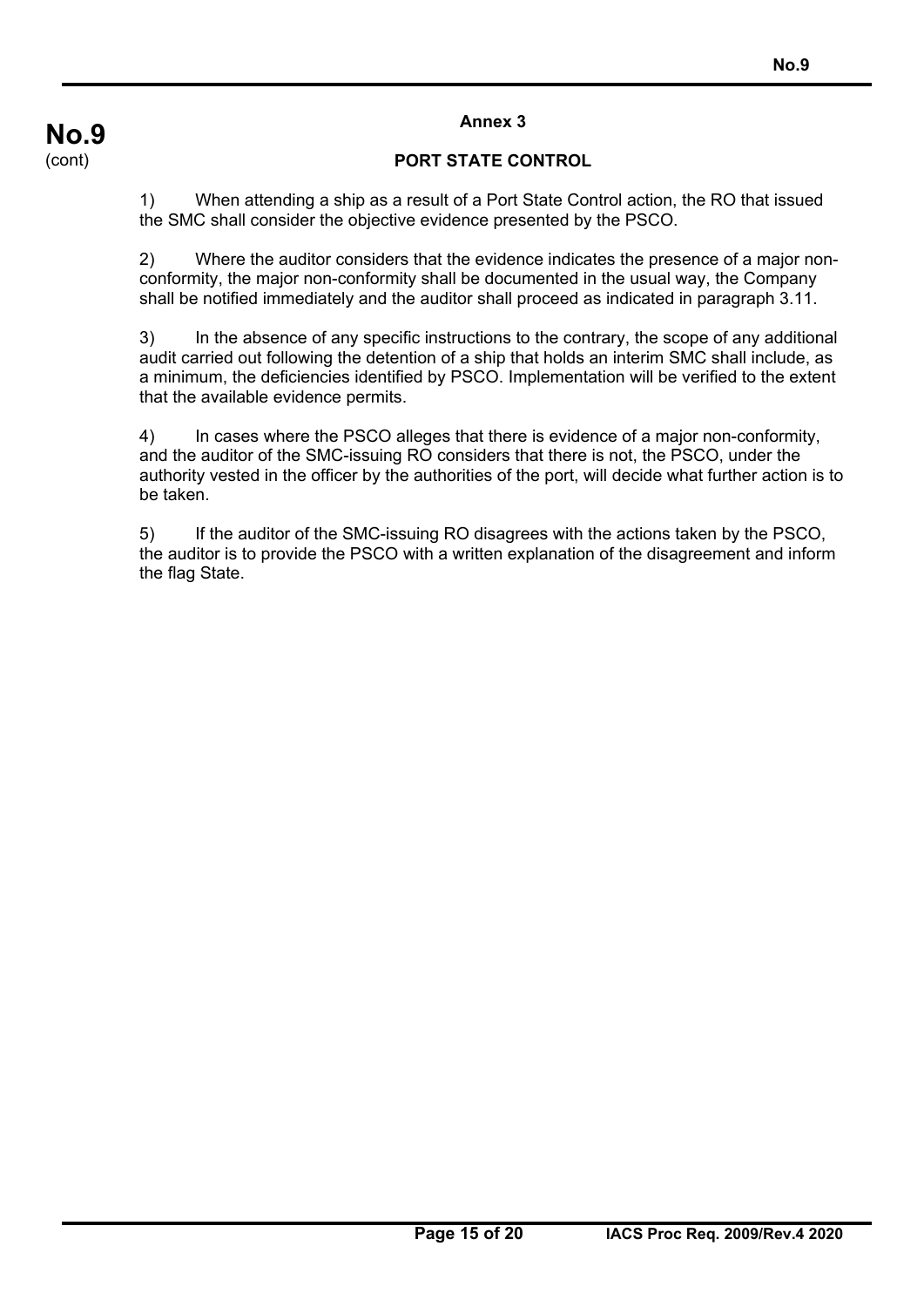## **SHIP TYPES ON ISM CERTIFICATES**

## **1 Determination of ship types to be listed on DOCs and SMCs**

1) The ship types listed on DOCs and SMCs shall be consistent with the ship types defined in SOLAS IX Regulation 1 and on pertinent SOLAS documentation aboard ship.

2) Some ships are designed for use in multiple services (for example Oil Tanker/Chemical Tanker). The ship type(s) listed on the DOC and SMC shall reflect the service(s) in which the ship is fit to serve, and the safety management system shall include appropriate procedures for these ship types.

## **2 Retention of ship types on DOCs**

1) The auditor shall determine at each scheduled (see 3.6.1) audit of the Company, the ship types operated by the Company at the time of the audit. If the auditor discovers that the Company no longer operates a ship type listed on the DOC, the auditor shall either document an observation to formally advise the Company that the ship type will be removed from the DOC if this situation persists at the next scheduled audit or immediately remove the ship type no longer operated from the existing DOC.

2) If, at a scheduled audit, the auditor determines that the Company has not been operating ships of a particular type since a previous scheduled audit the DOC(s) shall be replaced with new DOC(s) without the ship type no longer operated. If however, the Company continues to manage ships of a particular type within its fleet then, unless otherwise instructed by the Administration, all DOC's may be endorsed for this ship type.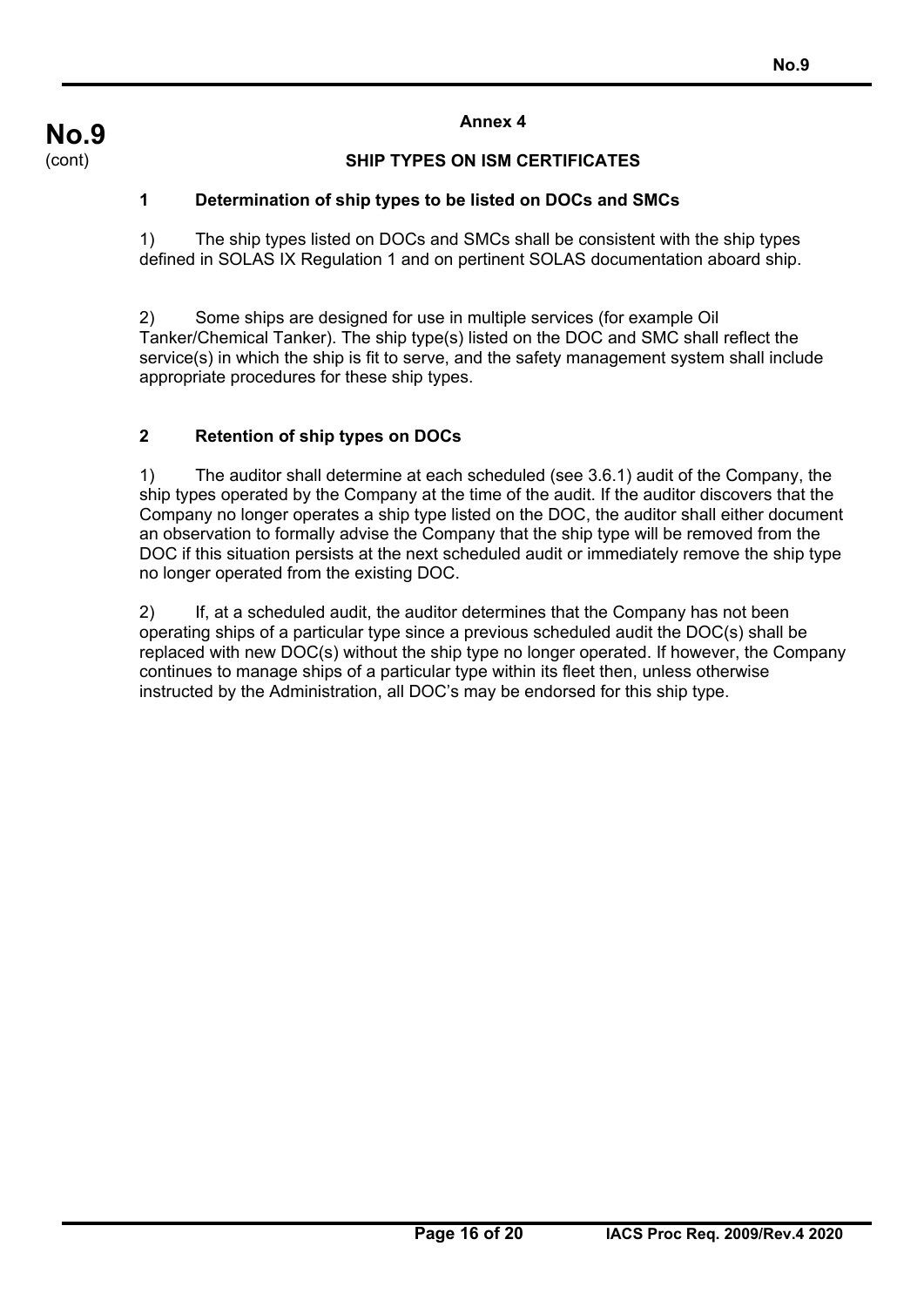#### **COMPANY CERTIFICATION SCENARIOS**

|                | <b>Scenario</b>                                                                          | Type of<br>audit            | Minimum scope of audit                                                                                                                                                                                                                                                                                        | <b>Carried</b><br>out by: | <b>Certificate</b><br>issued                                                                    |  |
|----------------|------------------------------------------------------------------------------------------|-----------------------------|---------------------------------------------------------------------------------------------------------------------------------------------------------------------------------------------------------------------------------------------------------------------------------------------------------------|---------------------------|-------------------------------------------------------------------------------------------------|--|
| 1              | Change of<br>Company name<br>and/or address                                              | Verification<br>on site     | Verify that Company organisation<br>$\overline{\phantom{a}}$<br>and responsibilities remain<br>essentially unchanged.<br>- Ensure that necessary changes<br>have been made to SMS<br>documentation.<br>- Verify that changes have been<br>reported to Administration(s) to<br>update the CSR for each vessel. | Auditor                   | Reissue DOC<br>and SMCs with<br>new name.<br>(expiry date as<br>previous<br>certificates)       |  |
| $\overline{2}$ | Change to RO<br>from a<br>Classification<br>Society not<br>holding a QSCS<br>certificate | Initial audit               | - Audit to address all elements of the<br>ISM Code.<br>- All corrective action to be verified<br>and previous NCNs to be closed<br>out by the gaining society.                                                                                                                                                | Auditor                   | DOC with validity<br>not exceeding 5<br>years from audit<br>completion date                     |  |
| 3              | Additional ship<br>type on DOC                                                           | Interim audit<br>on site    | Review changes to SMS to<br>$\blacksquare$<br>accommodate new ship type.<br>Review plans to implement<br>$\frac{1}{2}$<br>changes (minimum of 1 ship<br>required).                                                                                                                                            | Auditor                   | Interim DOC for<br>new ship type                                                                |  |
| 4              | Change from<br>Interim DOC to<br>DOC in Scenario<br>3                                    | Additional<br>audit on site | Verify additional requirements for<br>$\frac{1}{2}$<br>ship type have been implemented.<br>Review results of internal audit.                                                                                                                                                                                  | Auditor                   | DOC (expiry<br>date as for<br>existing ship<br>type)                                            |  |
| 5              | Minor change to<br><b>SMS</b>                                                            | Verify at next<br>audit     | Assess potential impact on SMS<br>when advised and decide whether<br>visit is required.                                                                                                                                                                                                                       |                           | No action                                                                                       |  |
| 6              | Major change to<br><b>SMS</b>                                                            | Verify on site              | Verify changes are appropriate and<br>$\overline{\phantom{a}}$<br>adequate for new circumstances.                                                                                                                                                                                                             | Auditor                   | No action                                                                                       |  |
| $\overline{7}$ | Additional flag                                                                          | Additional<br>audit on site | Verify availability of flag State<br>$\overline{\phantom{a}}$<br>instructions and their incorporation<br>into the management system.                                                                                                                                                                          | Auditor                   | DOC with same<br>expiry date as<br>the DOC issued<br>on behalf of the<br>other flag<br>State(s) |  |

Note: Above scenarios may be subject to flag State requirements and shall only be applied in the absence of any instructions from the Administration.

# **No.9**  (cont)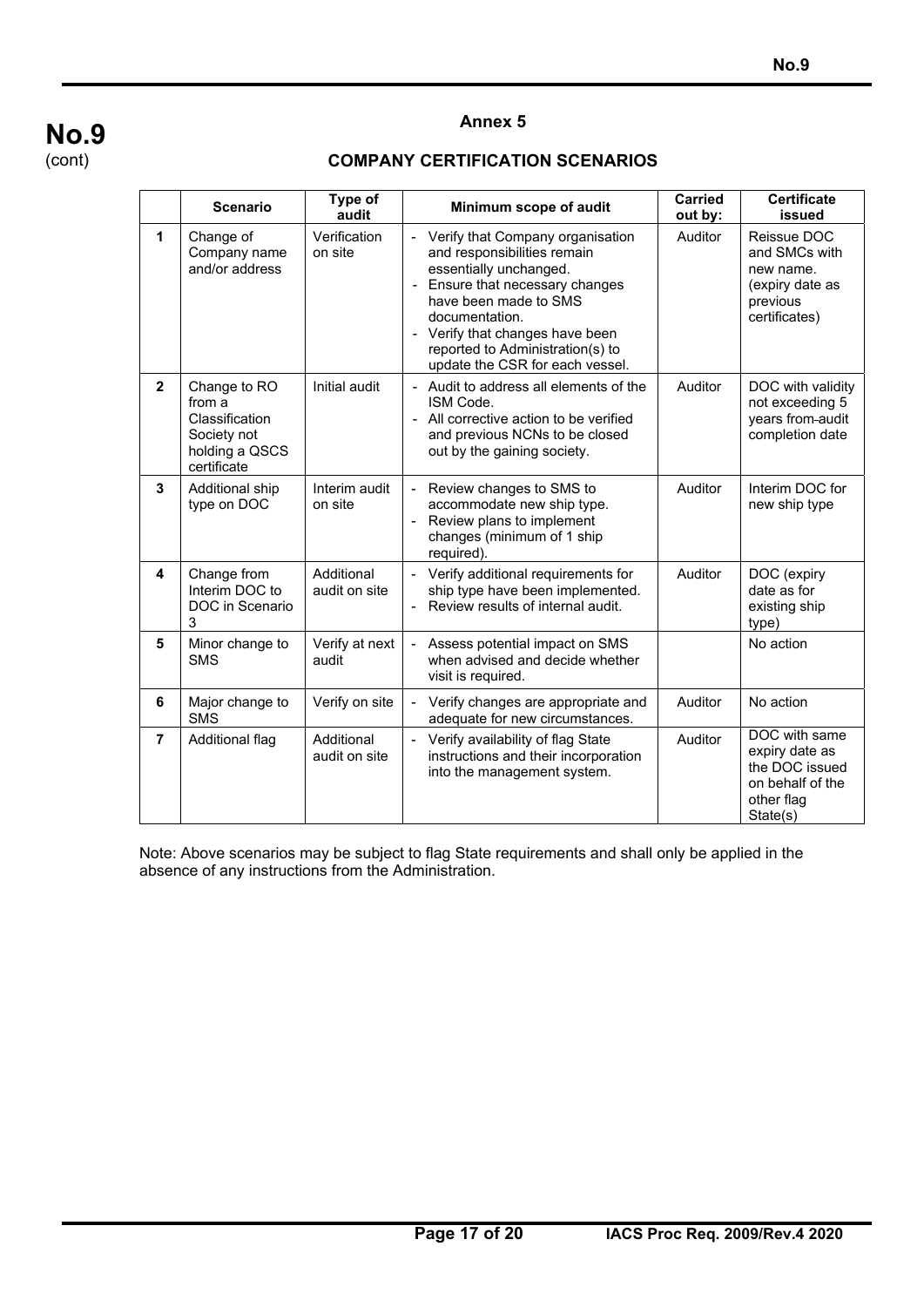# **No.9**  (cont)

### **Annex 6**

## **SHIP CERTIFICATION SCENARIOS**

|                | <b>Scenario</b>                                                                    | <b>Condition</b>                            | <b>Action</b><br>required                            | Scope of audit and certification                                                                                                                                                                                                                                                                                                                                                          |
|----------------|------------------------------------------------------------------------------------|---------------------------------------------|------------------------------------------------------|-------------------------------------------------------------------------------------------------------------------------------------------------------------------------------------------------------------------------------------------------------------------------------------------------------------------------------------------------------------------------------------------|
| 1              | Change of ship's<br>name                                                           | Conducted by<br>a surveyor or<br>an auditor | Verification<br>on board                             | 1. Verify correct ship's name on all Certificates<br>and Documents.<br>2. Amend/reissue SMC with new ship's name, as<br>appropriate.<br>Note: SMC must be amended by issuing RO or by<br>special arrangement <sup>1</sup> . Replacement SMC shall<br>have the same expiry date as the current SMC.                                                                                        |
| $\overline{2}$ | Change of flag                                                                     | Conducted by<br>an auditor.                 | Interim audit<br>on board                            | 1. Interim audit as required by ISM Code, 14.4<br>2. Issue interim SMC.                                                                                                                                                                                                                                                                                                                   |
| 3              | Change in IMO ship<br>type                                                         | Conducted by<br>an auditor.                 | Interim audit<br>on board                            | 1. Interim audit as required by ISM Code, 14.4.<br>2. Issue Interim SMC with new ship type.                                                                                                                                                                                                                                                                                               |
| 4              | Adding IMO ship<br>type (e.g. from bulk<br>carrier to OBO)                         | Conducted by<br>an auditor                  | Interim audit<br>on board                            | 1. Interim audit as required by ISM Code, 14.4.<br>2. Issue interim SMC with both ship types.                                                                                                                                                                                                                                                                                             |
| 5              | Change of ship type,<br>dual to single (e.g.<br>OBO to oil tanker)                 | Conducted by<br>a surveyor or<br>an auditor | Verification on<br>board                             | 1. Evidence of surrender of SOLAS or MARPOL<br>related certificates for the original ship type. (e.g.<br>surrender of IOPP Supp. B when going from<br>OBO to bulk on permanent basis).<br>2. Amend/issue replacement SMC with<br>appropriate ship type and same expiry date as<br>the current SMC.<br>Note: SMC must be amended by issuing RO or<br>by special arrangement <sup>1</sup> . |
| 6              | Change to RO from<br>a Classification<br>Society not holding a<br>QSCS certificate | Conducted by<br>an auditor                  | Initial audit on<br>board $2$                        | 1. Audit to address all elements of ISM Code.<br>2. Issue SMC.                                                                                                                                                                                                                                                                                                                            |
| 7              | Ship out of service<br>between 3 and 6<br>months <sup>3</sup>                      | Conducted by<br>an auditor                  | Additional audit<br>if required by<br>the flag State | Endorse SMC as appropriate.                                                                                                                                                                                                                                                                                                                                                               |
| 8              | Ship out of service<br>more than 6 months $3$                                      | Conducted by<br>an auditor                  | Interim audit on<br>board                            | 1. Interim verification.<br>2. Issue Interim SMC.                                                                                                                                                                                                                                                                                                                                         |
| 9              | Intermediate audits<br>requested after the<br>end of the audit time<br>window      | Conducted by<br>an auditor                  | Intermediate<br>audit on board                       | 1. Major NC raised that may be downgraded<br>based on completion of audit.<br>2. Additional audit within 3 months required.<br>3. If reinstated, SMC to be endorsed with a<br>statement (e.g. Validity reinstated with scope as<br>initial). If re-issued, SMC to have same expiry<br>date as previous certificate.                                                                       |
| 10             | Change of Company<br>name and/or<br>address                                        |                                             | Attendance on<br>board not<br>required               | 1. Verify DOC has been reissued with new<br>Company name and address.<br>2. Reissue SMC with the new Company name<br>and address.                                                                                                                                                                                                                                                         |

Note: Above scenarios may be subject to flag State requirements and shall only be applied in the absence of any instructions from the Administration.

<sup>1</sup> The RO may with permission from the Administration authorize a surveyor from the vessel's Classification Society, if other than the ISM RO, to amend SMC.

 $2$  Vessels with interim SMC, and which are not yet ready for initial audit, shall be issued with an interim SMC with same validity as the certificate issued by the losing RO. The auditor shall take into account that there may not yet be records for all activities.

<sup>3</sup> These instructions do not apply to ships for which seasonal lay-ups are a normal part of their operational routine – refer to MSC-MEPC.7/Circ.9.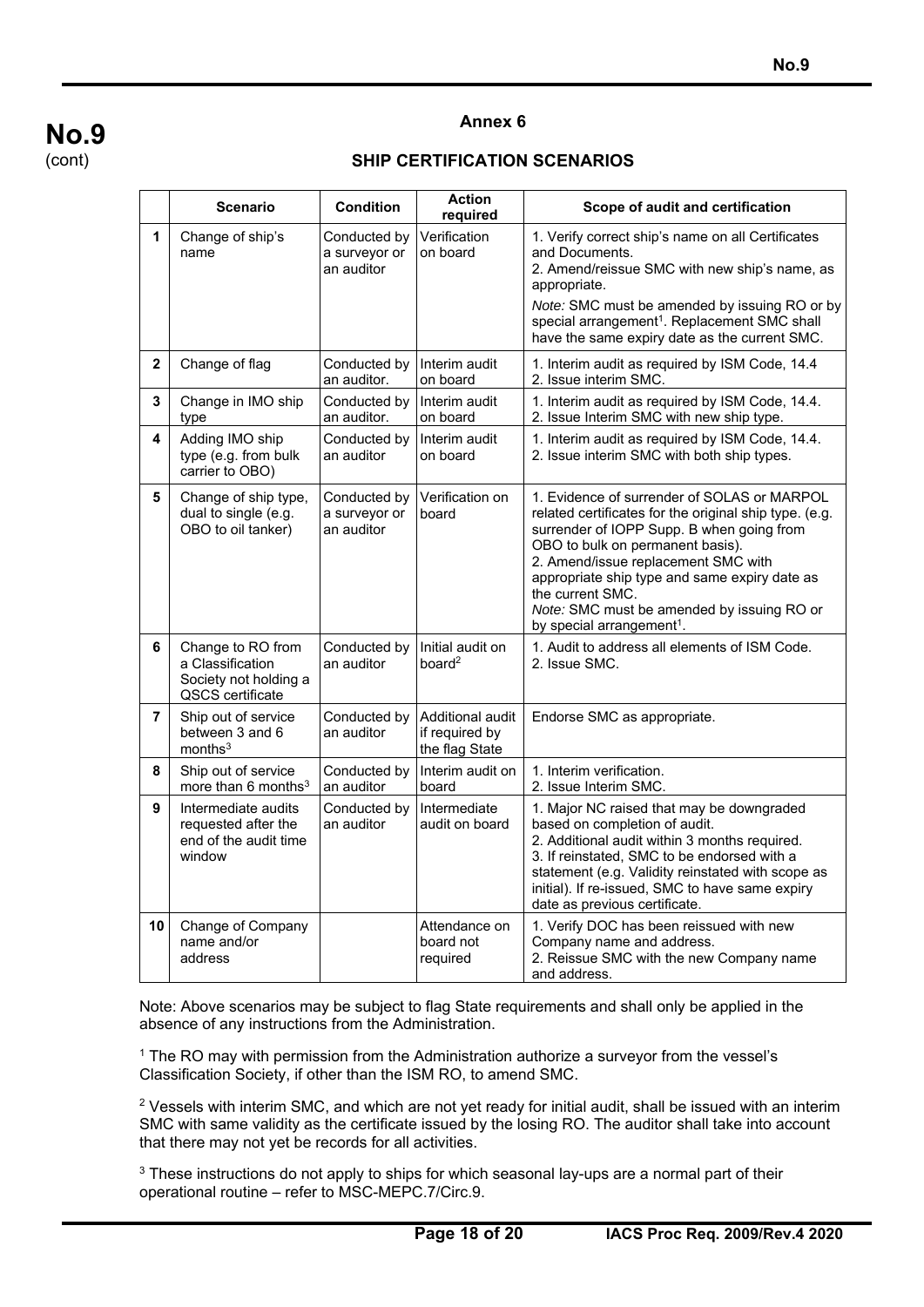| <b>No.9</b> | <b>Annex 7</b>                                                                                             |                                                     |          |                 |  |  |  |  |  |
|-------------|------------------------------------------------------------------------------------------------------------|-----------------------------------------------------|----------|-----------------|--|--|--|--|--|
| (cont)      | NOTIFICATION OF INVALIDATION OF ISM CERTIFICATION                                                          |                                                     |          |                 |  |  |  |  |  |
|             | Document of Compliance<br>Safety Management Certificate                                                    |                                                     |          |                 |  |  |  |  |  |
|             | Ship's Name:                                                                                               |                                                     |          | IMO No.         |  |  |  |  |  |
|             | <b>Company Name and Address</b>                                                                            |                                                     |          | Certificate No. |  |  |  |  |  |
|             |                                                                                                            |                                                     |          | Issued by:      |  |  |  |  |  |
|             | The audit was conducted on behalf of the government of:                                                    |                                                     |          |                 |  |  |  |  |  |
|             | Type of audit:<br>Annual (office)<br>Intermediate (ship)<br>Additional<br>Renewal<br>(Tick as appropriate) |                                                     |          |                 |  |  |  |  |  |
|             |                                                                                                            | REASON FOR INVALIDATION OF CERTIFICATION (specify): |          |                 |  |  |  |  |  |
|             | Name:                                                                                                      | Position:                                           | Society: | Date:           |  |  |  |  |  |

Distribution:

- To Company
- Copy to Administration
- Copy to Port State Authority (if appropriate)
- Copies to ROs responsible for issue of SMCs (office audit)
- Copy to RO responsible for issue of DOC (ship audit)
- Copy to Classification Society (ship audit)